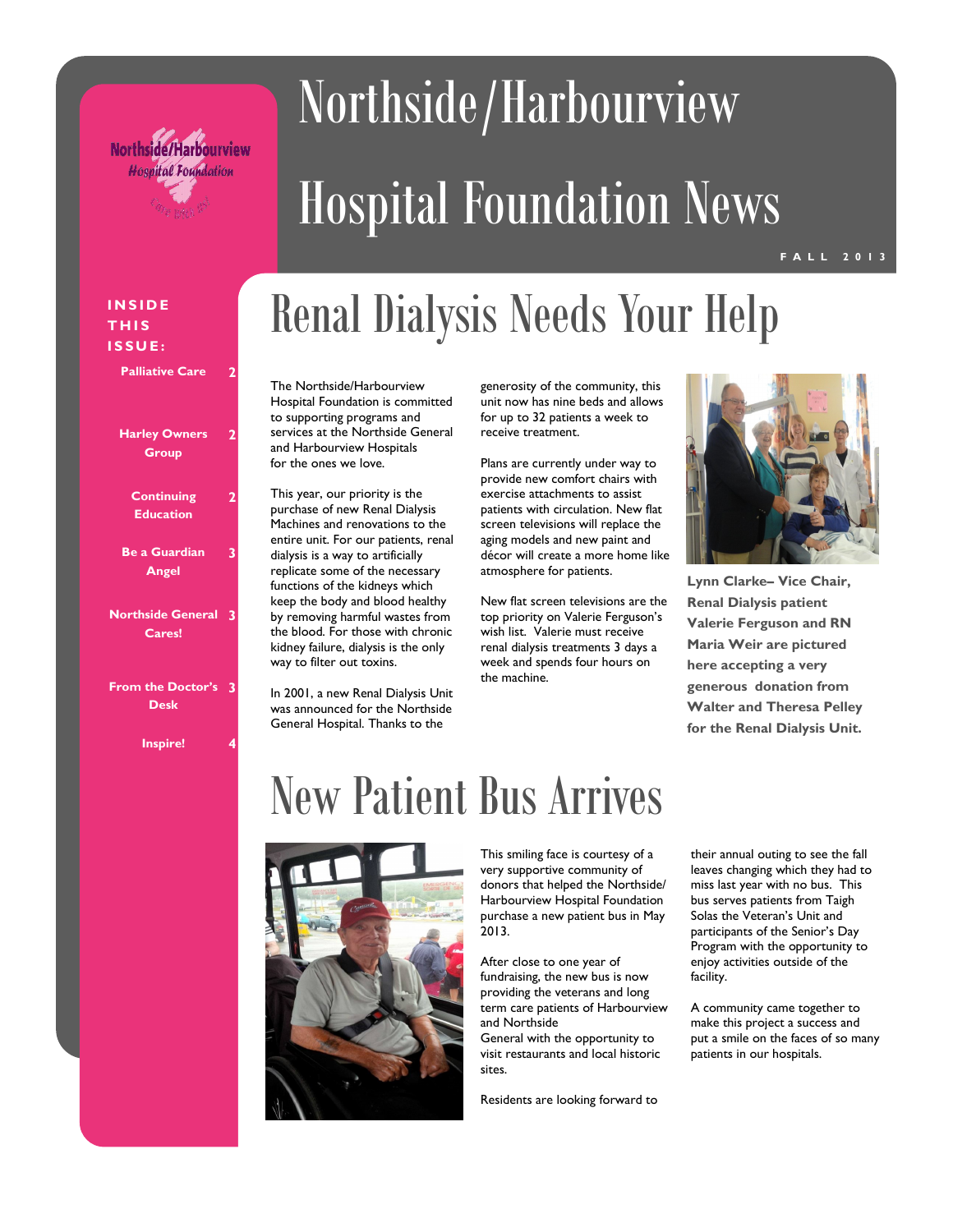#### **P A G E 2**



**Pictured: Lauren Andrews Northside/Harbourview Hospital Foundation, Jack and Millie Winstanley and patient Bernie Day.** 

> *" Four Wheels move a body, two wheels move a soul"*

### New TV for Palliative Care Room

Bernie Day was in one of the Palliative Care rooms at Northside General when the Stanley Cup Playoffs were just beginning. At that time, the television in the room was not working.

Bernie was terribly sad that he would not be able to watch his beloved Toronto Maple Leafs in their game against the Boston Bruins on Friday, May 10th; however, due to the continued generosity of the B<u>ras</u> d<u>'Or Florence and A</u>re<u>a </u>

Kinsmen and their recent gift to the Foundation, a new television for the Palliative Care room was purchased and installed. When the staff of fourth floor west told Bernie that he would indeed be able to watch the playoff game from the comfort of his room, he was overjoyed!

The Toronto Maple Leafs went on to win the fifth game of the series, which was the icing on the cake for Bernie.

It is the continued generosity from the community that enables the Northside/ Harbourview Hospital Foundation to provide comfort items for patients like Bernie.

Rooms on the fourth floor are decorated in such a way that provides patients and their families with an atmosphere that feels more like home.

### Harley Owner's Group

The Cape Breton Chapter Harley Owner's Group showed their support this year by selling tickets on a 2013 Harley Road King. All proceeds from this project were shared with the Northside/ Harbourview Hospital Foundation and the Children's Wish Foundation. The lucky winner of the motorcycle was Cathy Dolomont of Sydney. This was the first time the Northside/ Harbourview Hospital Foundation partnered with the Children's Wish Foundation and certainly will not be the last. The Harley Owner's Group are beginning their plans now for the 2014 draw.

Proceeds from the draw this year have been designated to the Renal Dialysis Project at the Northside General

Hospital. Work is scheduled to begin Spring 2014.





**Pictured left: Foundation Chair Daniel McKeough, Emergency Room Nurse Kelly Vokey RN and ER Manager Duane Jessome, RN**

### Education for Employees

Supporting employees furthering their education and skill development is very important to the Northside/Harbourview Hospital Foundation

The Foundation has been supporting employees with education funds for almost

20 years. Education not only benefits our patients and employees but it improves health care. This means better care for the ones we love.

Throughout the year the Foundation is able to provide Education Grants to

employees of the Northside General and Harbourview Hospitals.

For more information regarding our educational opportunities, please contact the Foundation Office at 794-5402.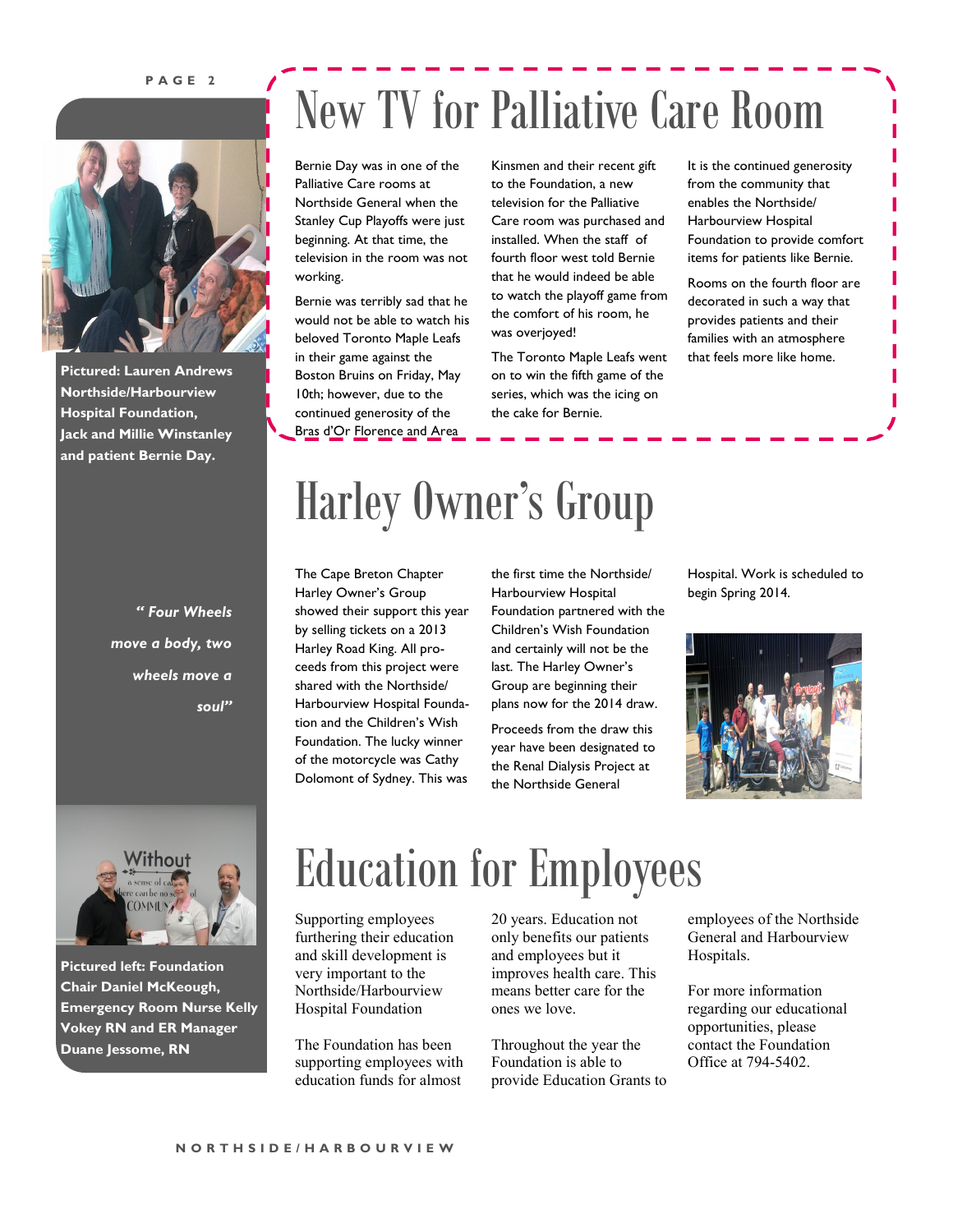#### Guardian Angel Program Inspires Generosity



By joining the Foundation's G*uardian Angel Program*, your monthly gift helps care for the ones we love at Northside

General and Harbourview Hospitals.

Becoming a part of our community of supporters means you will be partnering with us on our mission to improve healthcare at our two hospitals. Your gift allows us to plan ahead, so that any gift makes an ongoing difference.

Monthly giving is a convenient way to support your Hospital Foundation. At the end of the

year, you will receive one tax receipt for the total amount of your donation.

As a token of our gratitude, we will send you an exclusive Guardian Angel Pin and add your name to our list of donors on our Wall of Appreciation.

*"You can't live a perfect day without doing something for someone who will never be able to repay you". ~* John Wooden

## Everyone at Northside General Cares!

My Dad has been in hospital on and off since October 2012. He is recuperating from his third surgery since his admittance last fall.

While sitting with Dad, often from early morning until late at night, I had the opportunity to observe the hospital staff at their finest. Dad's family doctor visited him every morning. His kind and gentle manner calmed Dad and usually made him laugh. A special thank you to Dr. Michelle McKeough for his excellent care and treatment of Dad over the years.

Dad was operated on by two surgeons, Dr. Rowen Jhiraud & Dr. Phil Smith. Both men were terrific with Dad. They explained the need for his procedures and the successful outcomes with words that were both reassuring and comforting to Dad. Special thank you to those surgeons for giving Dad a chance to live his life free of pain and suffering.

The nursing staff under Denise Graveline's superb supervision has to be commended. The surgeons said that Dad's recovery was in part due to the excellent quality of care administered by the nursing staff.

The compassion and kindness shown to my Dad on a daily basis brought tears to my eyes on many

occasions. I sincerely appreciate the time taken by the hospital staff to make my Dad feel happy and comfortable, from the smiles or jokes of the ladies that cleaned his room to the great occupational therapists that took Dad for "a dance" each day. A special thanks to the security guards who took the time to escort me to my car late at night– often in snow storms.

The quality of health care is second to none at Northside General Hospital.

Thank you to all, Frances Jessome Brown

*"I had the opportunity to observe the hospital staff at their finest."*

#### Dr. Bernie MacIntosh

Clinicians and support staff seize every opportunity to provide patients with a better, more personalized experience and improved health. Where others see challenges, our team sees opportunities.

Northside General and Harbourview Hospitals provide services to residents needing anything from routine blood work or an Xray, to patients requiring our diabetic clinic services or renal dialysis. My family uses the services of Northside General Hospital, my

neighbors use the services and so do my patients.

I am proud to support the Hospital Foundation because they provide the funding these hospitals need for my family, neighbors and for my patients.